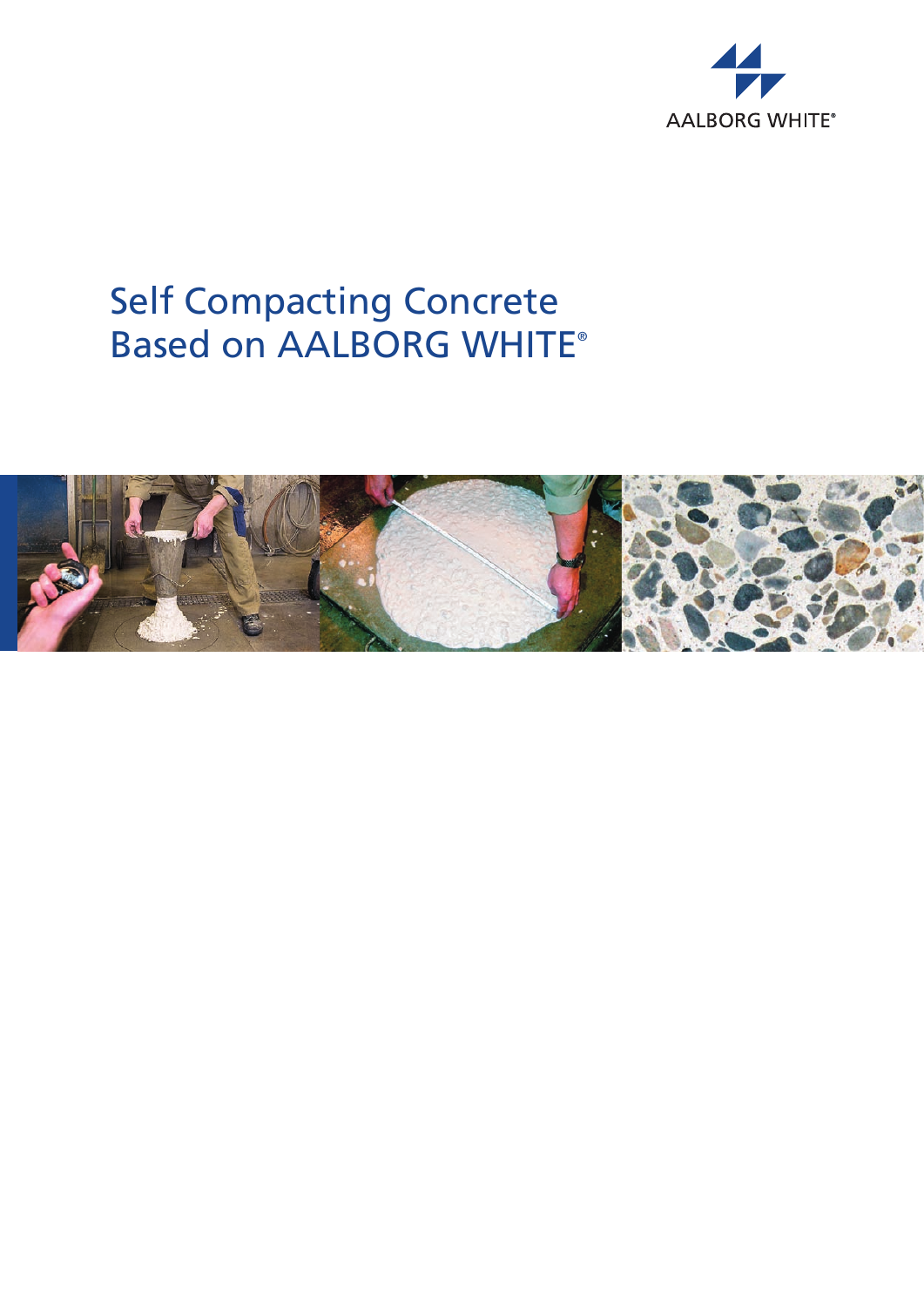## **White Self Compacting Concrete - the concrete for the future**

Self Compacting Concrete - or SCC - is the concrete material for the future. With a reduced impact on the working environment due to lack of vibration and the ability to fill more complex and heavily reinforced form sections than with conventional concrete due to selfflowing capabilities, SCC is the next step in concrete evolution.

Successful use of SCC however requires knowledge of this new concrete material - its strengths and weaknesses, possibilities and limitations. With AALBORG WHITE®, know-how on white SCC makes it possible to combine easy production with beautiful white or brightly coloured structures.

## **1. Conversion of existing SCC mixes to**  AALBORG WHITE®

Many producers of pre-cast elements and ready-mixed concrete have already opted for SCC, but may have focussed on grey cement based SCC.

In that case, the easiest way to introduce white SCC is to convert an existing satisfactory grey SCC concrete mix design to a similar AALBORG WHITE® based SCC. The conversion procedure is based on general guidelines obtained from trial conversions from several grey cement types. Therefore, the initial mix design adjustment should not be expected to produce an optimum SCC composition in the first try. Flow spread and air content must be chosen to fit the application of the SCC.

### **Step-by-step conversion from grey to** AALBORG WHITE®

1. Initial adjustment

Adjust a satisfactory SCC mix based on grey cement as follows:

- $\blacktriangleright$  Replace the grey cement with AALBORG WHITE® at a 1:1 ratio
- $\blacktriangleright$  Reduce water content by 5%
- $\blacktriangleright$  Reduce super plasticizer dosage by 25%
- $\blacktriangleright$  Reduce air entrainment agent dosage with 50% (based on app. 6% air in the original mix. If no air is used, it should be added)
- $\blacktriangleright$  If necessary concerning colour requirements, use a sand with lighter colour.
- 2. Trial batching

Conduct a small trial batching and perform the following tests (use normal SCC mixing sequence):

 $\blacktriangleright$  Measure flow spread (without drop table). The flow spread should be measured at the time after mixing where the SCC is normally cast (for pre-cast typically within 5 minutes after mixing, for ready-mixed concrete at any time up until one hour, depending on transport duration). Evaluate segregation tendency visually.

- $\blacktriangleright$  Measure air content in the fresh concrete it should be between 5 and 7% to attain optimal performance of the white SCC.
- Cast a 150/300 mm cylinder, 150/150 mm cube or similar sample for segregation testing; the sample is allowed to harden (1 day maturity), then cut lengthwise, and the distance from the 10 topmost stones to the surface is measured. This distance divided by (the total height of the sample) multiplied by 100 is the separation in %. Below app. 1%, the separation is normally insignificant to practical use.
- 3. Adjustment
- $\blacktriangleright$  If the flow spread or air content is unsatisfactory. or segregation above app. 1% is detected, adjust the mix - see Table 1 for appropriate adjustments - and repeat step 2, trial batching.
- 4. Verification
- $\blacktriangleright$  When the mix performs satisfactorily, conduct a full scale trial production with the mix, including any other relevant testing such as strength, freeze/thaw testing, etc.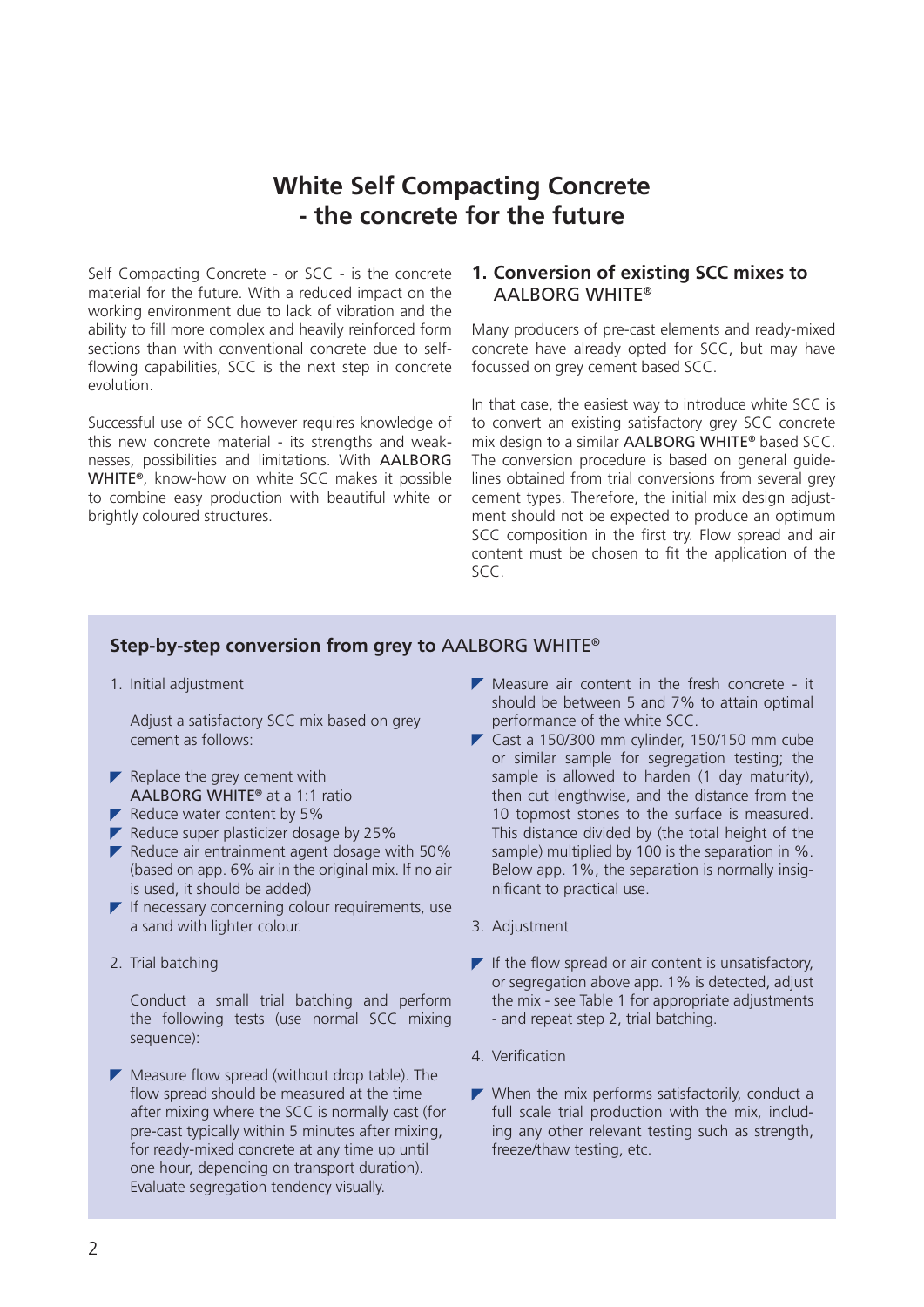

## **Visual evaluation**

The flow spread measurement gives a first indication on whether there is segregation or not – but this should always be verified by the segregation calculation to make sure.





*Figure 1: SCC samples based on*  AALBORG WHITE®*.* 

*Left: unadjusted mix (1:1 replacement of grey cement with* AALBORG WHITE®*),* 

*right: same mix, after adjustment. Note the difference in segregation along the edges*



## **Segregation calculation**

The 150/300 mm cylinders, cubes or other sample is cut in two lengthwise and the topmost 10 stones are identified.

The distance from the top of the stones to the surface is measured and the average calculated.

This average distance divided by the total height and multiplied by 100 is the segregation in %.



*Figure 2: SCC samples based on* AALBORG WHITE®*. Left: unadjusted mix (1:1 replacement of grey cement with* AALBORG WHITE®*), right: same mix, after adjustment. Images of final flow spread shown above. Segregation calculated according to the procedure is respectively 3.2% and 0.7% for the two samples.*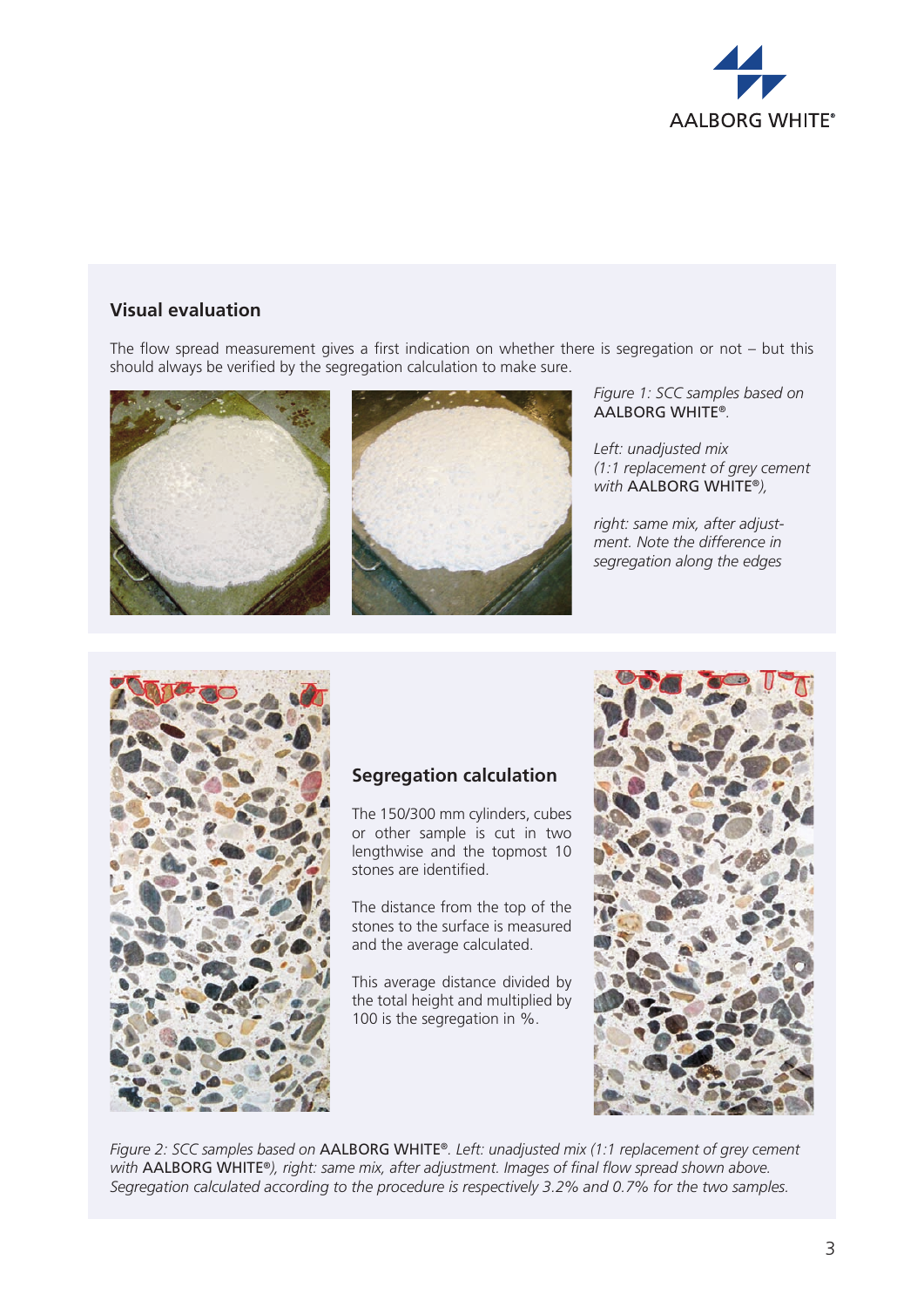| <b>Flow spread</b> | <b>Air content</b> | <b>Segregation</b> | <b>Adjustment</b>                                                                                                             |
|--------------------|--------------------|--------------------|-------------------------------------------------------------------------------------------------------------------------------|
| Too low            | $<< 5\%$           | No / Yes           | Increase air content 5 - 7% and add water to<br>reach desired flow spread                                                     |
| Too low            | $>> 7\%$           | <b>No</b>          | Reduce air content to 5 - 7%                                                                                                  |
| Too low            | $5 - 7%$           | <b>No</b>          | Increase water content to achieve desired<br>flow spread                                                                      |
| Too low            | $5 - 7%$           | Yes                | Increase content of fines in the aggregate<br>grading curve and/or adjust paste content                                       |
| Too high           | $<< 5\%$           | No / Yes           | Increase air content to 5 - 7%                                                                                                |
| Too high           | $>> 7\%$           | No / Yes           | Decrease aur content to 5 - 7% and decrease<br>superplasticiser dosage and/or water content<br>to reach desired flow spread   |
| Too high           | $5 - 7%$           | No / Yes           | Decrease superplasticiser dosage and/or water<br>content to reach desired flow spread                                         |
| Satisfactory       | $<< 5\%$           | Yes                | Increase air content to 5 - 7%                                                                                                |
| Satisfactory       | $<< 5\%$           | <b>No</b>          | Accept the mix as it is, or increase air content to<br>5 - 7% and then increase water content to reach<br>desired flow spread |
| Satisfactory       | $>> 7\%$           | Yes                | Increase content of fines in the aggregate<br>grading curve and/or adjust paste content.<br>Reduce air content to 5 - 7%      |
| Satisfactory       | $>> 7\%$           | <b>No</b>          | Either accept high air content or adjust air to<br>5 - 7% and increase water content slightly                                 |
| Satisfactory       | $5 - 7%$           | Yes                | Decrease super plasticizer content slightly, and<br>increase water content until desired flow spread<br>is achieved           |

## **Table 1: Mix adjustments depending on observed properties of the SCC mix**

due to the reduced water content.

ers have better compatibility with AALBORG WHITE® help to switch to the mixing sequence described in secthan others. Improved performance may therefore be tion 2.

The guidelines above provide a mix yielding the desired obtained if different types are used. Especially flow flow spread without segregation. However, the mix may spread retention with time may vary, dependent on the flow slightly slower than the original grey counterpart, super plasticizer type. Please note that some super plastizers are air entraining.

For verification, please note that certain super plasticiz-If adjustment according to this procedure fails, it may

÷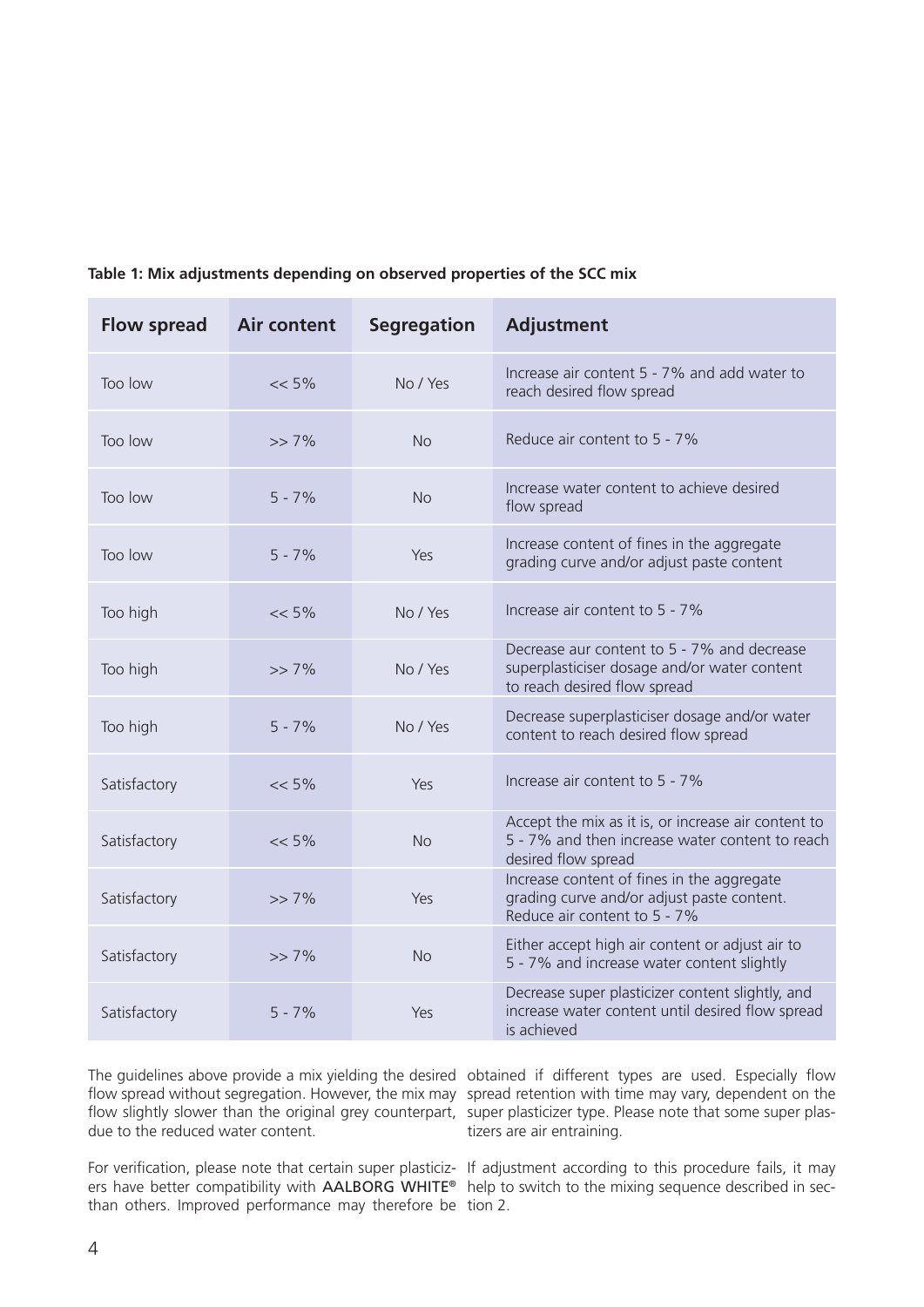

## **2. Designing** AALBORG WHITE® **based SCC from conventional mixes**

If the producer has no prior experience with SCC, any existing conventional high slump mix can be used as outset for developing one. The primary concern is that the aggregate particle size distribution is optimised for maximum particle packing.

Under these conditions, the general guidelines can be used to produce an initial SCC mix. This SCC mix can then be evaluated according to the procedure described in section 1, and adjusted according to the guidelines in Table 1 until the desired behaviour is reached. Flow spread and air content must be chosen to fit the application of the SCC.

## **General guidelines:**

#### *Powder content*

Powder content: High powder content is not in itself a necessary element in the proportioning of an SCC mix. Depending on the aggregates, 350 kg cement pr.  $m<sup>3</sup>$  or less is sufficient to produce satisfactory SCC, as long as sufficient paste is present to fill the space between the aggregate particles.

#### *Water/powder ratio*

Laboratory tests have shown that a water/ powder ratio of app. 0.40 is optimal for AAL-BORG WHITE® based SCC's. Higher water contents appear to increase the risk of segregation, lower water contents increases the required super plasticizer dosage, which makes the mix less easy to control (the less water there is in the mix, the more important minor variations in water content becomes for the behaviour of the mix.).

#### *Super plasticizer content*

Use as much water relative to super plasticizer as possible to obtain the desired flow spread. Excessive super plasticizer contents reduce the flow spread retention of the mix. Also, as already mentioned, a mix containing more water is less sensitive to minor variations in water contents.

#### *Air content*

Laboratory tests on several different mixes have shown that the optimal air content for AAL-BORG WHITE® based SCC is between 5 and 7 %. Air contents around 4-5 % result in fast-flowing SCC with high final flow spread.

They can sustain prolonged mixing (as in a mixing truck delivering ready-mixed concrete) with little tendency to foam, but also has decreased robustness regarding variations in water contents. Air contents around 7-8 % result in slowflowing SCC with low final flow spread. They have increased robustness regarding variations in water content, but a high tendency to foam when subjected to prolonged mixing.

#### *Mixing sequence1*

The following mixing sequences have proven robust in the sense that the same air content and flow behaviour is obtained every time with the same set of materials when used. They have been used for laboratory batching of several types of mixes, including varying cement types, additives and aggregate types with good results. Mixing time can be substantially reduced when more efficient industrial mixers are used. Try the short sequence first, and if that fails try the longer but more robust. Mix for 30 seconds for each step.

- $\blacktriangleright$  Pre-mix the aggregates  $\blacktriangleright$  Add AALBORG WHITE® (and fillers, if any) and water. Add air entrainment agent Add super plasticizer **Pre-mix the aggregates with app. half the water**<sup>2</sup>  $\blacktriangleright$  Add AALBORG WHITE® (and fillers, if any)  $\blacktriangleright$  Add remaining water (consistency like moist soil) Short sequence Long sequence
- $\blacktriangleright$  Add 2/3 of the super plasticizer
- Add air entrainment agent
- Add remaining super plasticizer

<sup>1</sup> The long mixing sequence takes three minutes as described here, but may be less for efficient mixers.

However increased mixing time relative to normal should be expected in order to obtain robust uniform mixes from batch to batch.

<sup>&</sup>lt;sup>2</sup> For very efficient mixers, premixing may not be necessary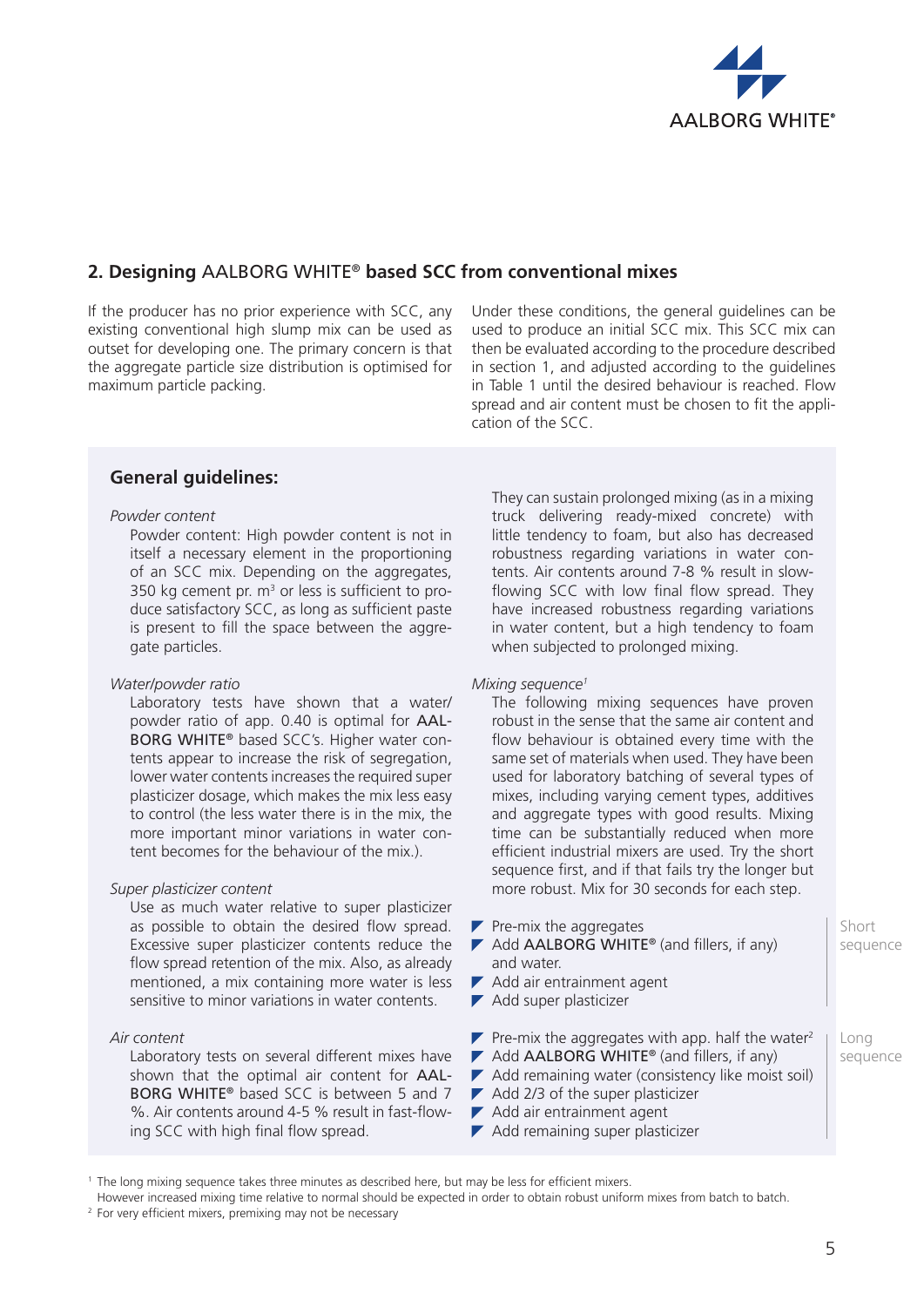## **3. Examples of** AALBORG WHITE® **based SCC mixes**

The SCC mixes in Table 2 have displayed acceptable properties in laboratory testing. On industrial mixers,

tions in especially water content should make it possible to reach very similar behaviour.

they can not be expected to display the exact same Particle size distributions for individual aggregates and behaviour without modification, but minor modifica-final mix combinations are shown in Table 3 and Figure 3

#### **Table 2: Examples of SCC mix designs based on** AALBORG WHITE® **[kg/m3 ].**

| <b>Material</b>                 | Mix 1 | Mix <sub>2</sub> | Mix <sub>3</sub> |                                                                  |  |  |
|---------------------------------|-------|------------------|------------------|------------------------------------------------------------------|--|--|
| <b>AALBORG WHITE®</b>           | 350   | 390              | 410              |                                                                  |  |  |
| Glacial sand                    | 648   | 457              | 427              |                                                                  |  |  |
| Quartz sand 1                   |       | 229              |                  |                                                                  |  |  |
| Quartz sand 2                   |       |                  | 290              |                                                                  |  |  |
| Sea dredged rounded gravel 4-8  | 270   |                  |                  |                                                                  |  |  |
| Sea dredged rounded gravel 8-16 | 882   | 1072             |                  |                                                                  |  |  |
| Crushed granite 4-8             |       |                  | 198              |                                                                  |  |  |
| Crushed granite 8-16            |       |                  | 793              |                                                                  |  |  |
|                                 |       |                  |                  |                                                                  |  |  |
| Water                           | 138   | 141              | 167              | Dosages<br>depend on                                             |  |  |
| Air entrainment agent           | 0.4   | 0.4              | 0.5              | additive type                                                    |  |  |
| Super plasticizer               | 3.0   | 3.5              | 3.6              |                                                                  |  |  |
|                                 |       |                  |                  |                                                                  |  |  |
| Flow spread [mm]                | 600   | 630              | 600              | Flow spread<br>and flow time<br>depends on used<br>method. These |  |  |
| $T_{30}$ [S]                    | 2.0   | 1.9              | 1.9              |                                                                  |  |  |
| $T_{50}$ [S]                    | 3.6   | 5.6              | 4.8              | values were<br>obtained with a<br>300 mm inverted<br>cone.       |  |  |
| $T_{max}$ [S]                   | 21.9  | 24.8             | 19.3             |                                                                  |  |  |
| Air content [%]                 | 6.4   | 5.4              | 4.8              |                                                                  |  |  |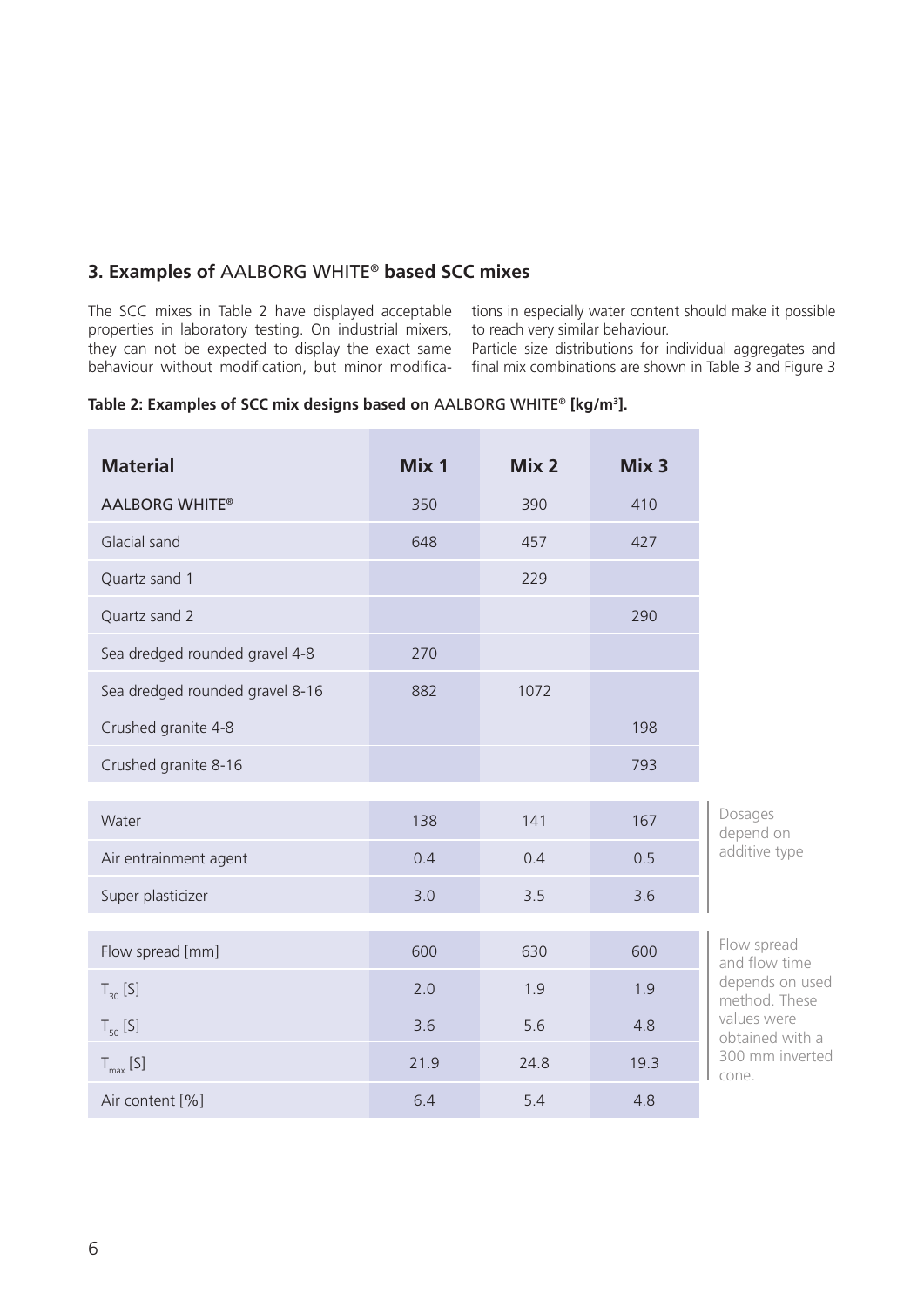

| <b>Sieve</b><br>[mm] | <b>Glacial</b><br>sand | Quartz<br>sand 1 | Quartz<br>sand 2 | Sea gravel<br>$4-8$ mm | Sea gravel<br>8-16 mm | Granite<br>4-8 mm | Granite<br>$8-16$ mm | Mix 1        | Mix 2        | Mix 3          |
|----------------------|------------------------|------------------|------------------|------------------------|-----------------------|-------------------|----------------------|--------------|--------------|----------------|
| 32                   | 100                    | 100              | 100              | 100                    | 100                   | 100               | 100                  | 100          | 100          | 100            |
| 16                   | 100                    | 100              | 100              | 100                    | 100                   | 100               | 100                  | 100          | 100          | 100            |
| 8                    | 100                    | 100              | 100              | 97                     | 10                    | 100               | $\overline{3}$       | 56           | 45           | 54             |
| $\overline{4}$       | 100                    | 100              | 100              | 17                     | $\overline{4}$        | 91                | $\overline{2}$       | 41           | 41           | 43             |
| $\overline{2}$       | 98                     | 55               | 81               | 6                      | $\overline{2}$        | $\mathsf{B}$      | $\overline{0}$       | 37           | 34           | 39             |
| $\mathbf{1}$         | 88                     | 32               | 71               | $\overline{4}$         | $\overline{2}$        | $\overline{2}$    | $\overline{0}$       | 33           | 28           | 34             |
| 0.5                  | 55                     | $8\phantom{1}$   | 18               | $\overline{3}$         | $\mathbf{1}$          | $\overline{0}$    | $\overline{0}$       | 21           | 16           | 17             |
| 0.25                 | 15                     | $\mathbf{1}$     | $\overline{0}$   | $\mathbf{1}$           | $\mathbf{1}$          | $\mathbf 0$       | $\overline{0}$       | 6            | 5            | $\overline{4}$ |
| 0.125                | $\overline{4}$         | $\overline{0}$   | $\overline{0}$   | $\mathbf 0$            | $\overline{0}$        | $\mathbf 0$       | $\overline{0}$       | $\mathbf{1}$ | $\mathbf{1}$ | 1              |
| 0.075                | $\mathbf{1}$           | $\overline{0}$   | $\overline{0}$   | $\mathbf 0$            | $\overline{0}$        | $\mathbf 0$       | $\overline{0}$       | $\mathbf 0$  | $\mathbf 0$  | $\overline{0}$ |

## **Table 3: Gradation of aggregates used in the examples and total grading curves.**



 $-$  Mix 1  $-$  Mix 2  $-$  Mix 3

*Figure 3: Grading curves for the three examples.*